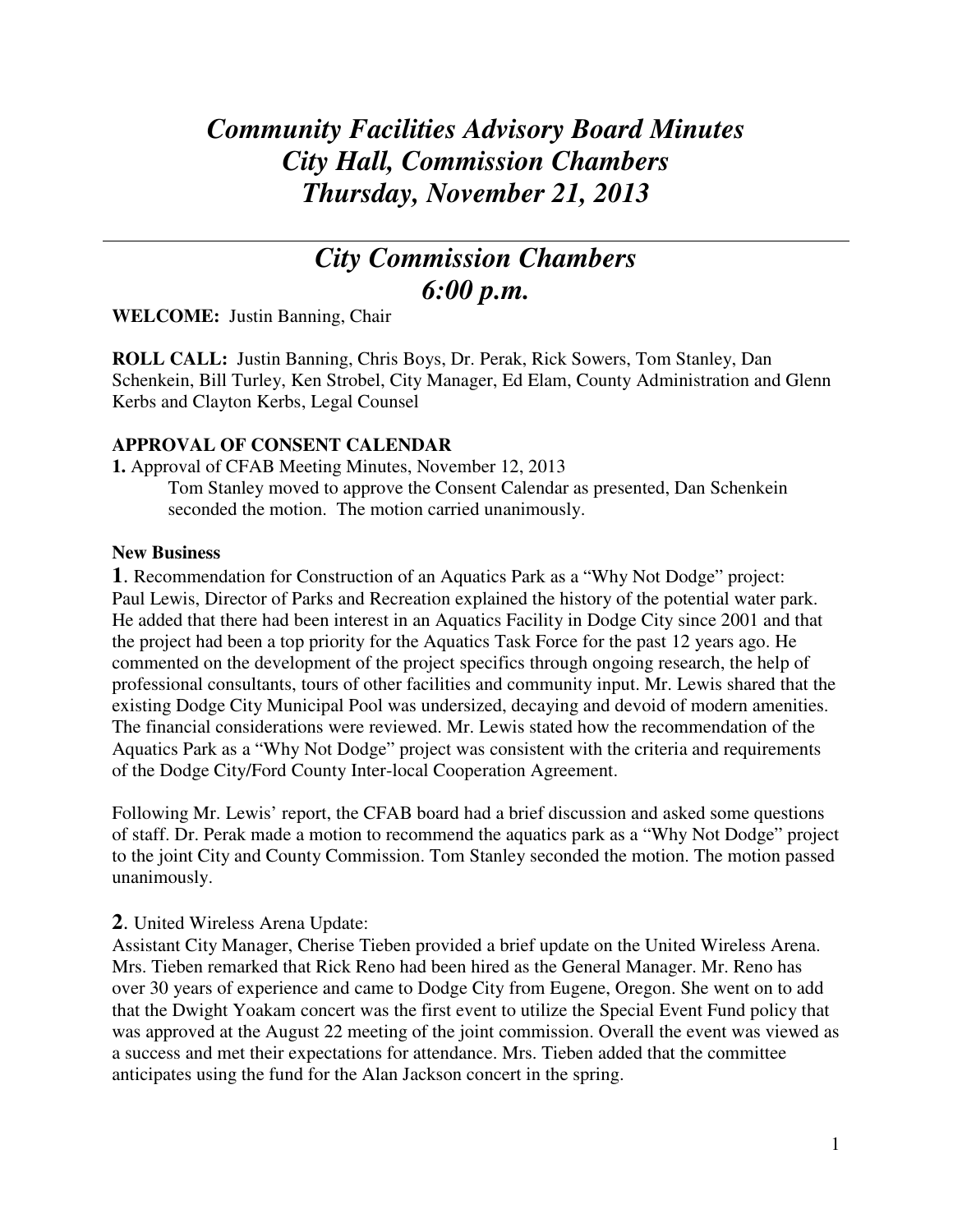As for the Dodge City Law, Mr. Reno is working with them on relocating their current office space within the United Wireless facility. The Law will be moving to the skate shop area to allow for additional office space. The skate shop will be relocated to another available space.

**3**. Organizational Funding Progress Reports:

Melissa McCoy, Project Development Coordinator shared the progress reports for 2013 Organizational Funding. Ms. McCoy stated that she was pleased to announce that all of the recipients had met the requirements outlined in the grant agreement.

> A. Request for Alternate Use of 2013 Organizational Funds Dodge City Area Arts Council:

Ms. McCoy explained the request for alternate use of funding by the Dodge City Area Arts Council (DCAAC). The organization requested to use the funds allocated for interior and miscellaneous repairs and new tables for operational expenses. The need for the request was attributed to financial challenges. The DCAAC shared that they were committed to completing the projects with their own funds in 2014. They also commented that their board had voted to launch a comprehensive fundraising campaign for the restoration of their historic windows and operational expenses.

Dr. Perak made a motion to approve the alternate use of organizational funds in the amount of \$7025 for the DCAAC. His motion included that the organization would not be allowed to apply for funds for the 2014 funding year. Dan Schenkein questioned if this was in accordance with the requirements of the Organizational Funding Grant. Staff responded that the 2014 funding award would be contingent on the decision of CFAB. Chris Boys seconded the motion. The motion passed unanimously.

B. Request for Alternate Use of 2013 Organizational Funds Dodge City Roundup Rodeo:

Ms. McCoy reviewed the request by Dodge City Roundup Rodeo (Roundup) to utilize the funds granted in 2013 for an announcer's booth for repairs and modifications to the existing facilities. The reason for the request was because the funds for the announcer's booth were received too late to allow for construction in time for the 2013 events. If approved Roundup would complete the repairs and modifications and agreed to make only one request for the 2014 CFAB application. This request would be to fund a new venture for an additional event prior to the Dodge City Days Rodeo.

Rick Sowers made a motion to approve the request for alternate use of funds in the amount of \$58,680. Dan Schenkein seconded the motion that passed unanimously.